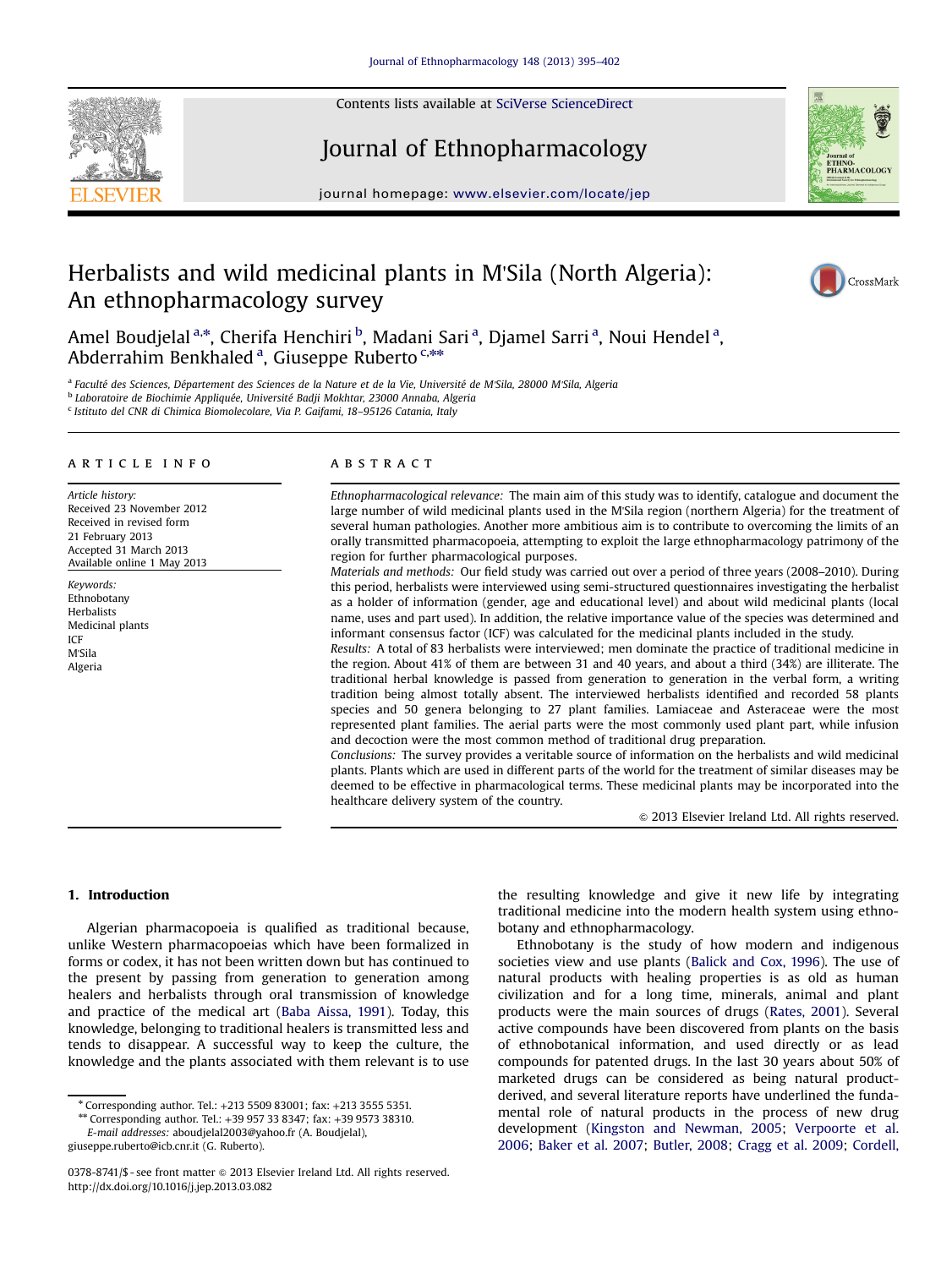[2011;](#page-6-0) [Kingston, 2011;](#page-6-0) [Cordell and Colvard, 2012](#page-6-0); [Newman and](#page-6-0) [Cragg, 2012](#page-6-0)).

Documentation of the indigenous knowledge through ethnobotanical and ethnopharmacological studies is important for the conservation and use of biological resources, and at the same time represents an essential tool in defense of biodiversity ([Heywood,](#page-6-0) [2011\)](#page-6-0). Therefore, recording the local names and indigenous uses of plants has significant potential benefits for the society [\(Cakilcioglu](#page-6-0) [and Turkoglu, 2010](#page-6-0)).

In Algeria, few ethnobotanical surveys have been carried out in the Central Sahara region, North-Eastern and North-Western ([Lahsissene and Kahouadji, 2010;](#page-6-0) [Meddour et al., 2011;](#page-6-0) [Azzi](#page-5-0) [et al., 2012;](#page-5-0) [Bouzabata, 2013](#page-6-0)), whereas similar studies of the central area of Northern Algeria are almost totally absent. This is in contrast with the wide use of medicinal plants in M'Sila, a typical region of this part of Algeria. The socio-economic and cultural contexts strongly influence the people's choice in fighting several pathologies through the use of medicinal plants, as does the high cost of modern medicine.

## 2. Materials and methods

#### 2.1. Survey area

M'Sila (known also as Hodna) region is situated in the central part of northern Algeria at  $35^{\circ}$  42' N latitude and  $4^{\circ}$  32' E longitude. It covers a total area of  $18,718$  km<sup>2</sup> (47 municipalities) (Fig. 1), with an estimated population of about 1,030,000. The territory is mostly hilly with an average altitude of 500 m, semiarid and characterized by the predominance of steppe (63% total area). It has a continental climate with hot dry summers and very cold winters, with irregular rainfall of between 100 and 250 mm/ year ([Le Houerou, 1995;](#page-6-0) [Moreau et al. 2005\)](#page-6-0). The area is characterized by an ecological diversity represented by two principal ecosystems: steppe (represented by Chott el Hodna, wetland of international importance as defined by the Ramsar Convention, and reserve of El Mergueb) and forest (represented in the north by the forest of Maadid and Ouanougha and in the south by the forest of Djebel Messaad). The steppe, with over 1.2 million ha, covers the largest amount of the region (63% total area). The climate is continental, and influenced by the neighboring Saharan territory. Summer is hot and dry while winter is very cold, with low and irregular rainfall in the order of 100–250 mm/year ([Seltzer, 1946;](#page-6-0) [Le Houerou, 1995](#page-6-0)).

The economy of the region is based on sheep-breeding (sheep and goats), whereas the area used for agriculture accounts for 20% of the total territory, being mainly devoted to cereals, arboriculture and market gardening [\(FAO, 1966\)](#page-6-0). Rustic arboriculture is marked by the predominance of the apricot followed by the olive tree cultivation ([Feliachi, 2003](#page-6-0); [Behlouli et al., 2008\)](#page-6-0).

## 2.2. Interviews

A questionnaire was given to the herbalists [\(Fig. 2\)](#page-2-0), through face-to-face interviews ([Mehdioui and Kahouadji, 2007](#page-6-0)). The information is divided into two parts; the first concerns the herbalists as the sole owner of the information while the second gathers information concerning the medicinal plants such as local names, plant part used, medicinal use, preparation and price. The ethnobotanical survey exercise was carried out over a period of three years (2008–2010). In the process, plant specimens involved were collected, and subsequently preserved and stored in the herbarium of the Department of Nature and Life Sciences, Faculty of Sciences, University of M'Sila. The identity of each plant species mentioned by the herbalists was verified and confirmed by botanists of the Department and by bibliography [\(Quezel and](#page-6-0) [Santa, 1962](#page-6-0)–1963; [Ozenda, 1977\)](#page-6-0). A medicinal use was accepted as valid only if it was mentioned by at least three independent interviewees ([Al-Qura](#page-5-0)'n, 2009).

# 2.3. Informants consensus factor (ICF) and use-value (UV) of plant species

For data analysis, informant consensus factor (ICF) was employed to indicate how far the information is homogeneous. All citations were placed into ailment categories for which the plant was claimed to be used. ICF values will be low (near 0) if plants are chosen randomly, or if informants do not exchange information about their use. Values will be high (near 1) if there is a well-defined selection criterion in the community and/or if information is exchanged between informants [\(Abu-Irmaileh and](#page-5-0) Afifi[, 2003\)](#page-5-0). The ICF [\(Trotter and Logan, 1986](#page-6-0)) is calculated as in the following formula:

 $ICF = Nur -Nt/Nur^{-1}$ 

where Nur is the number of use citations in each category and Nt is the number of species used.

The use-value of species (UV) ([Abu-Irmaileh and A](#page-5-0)fifi, 2003), a quantitative method that demonstrates the relative importance of



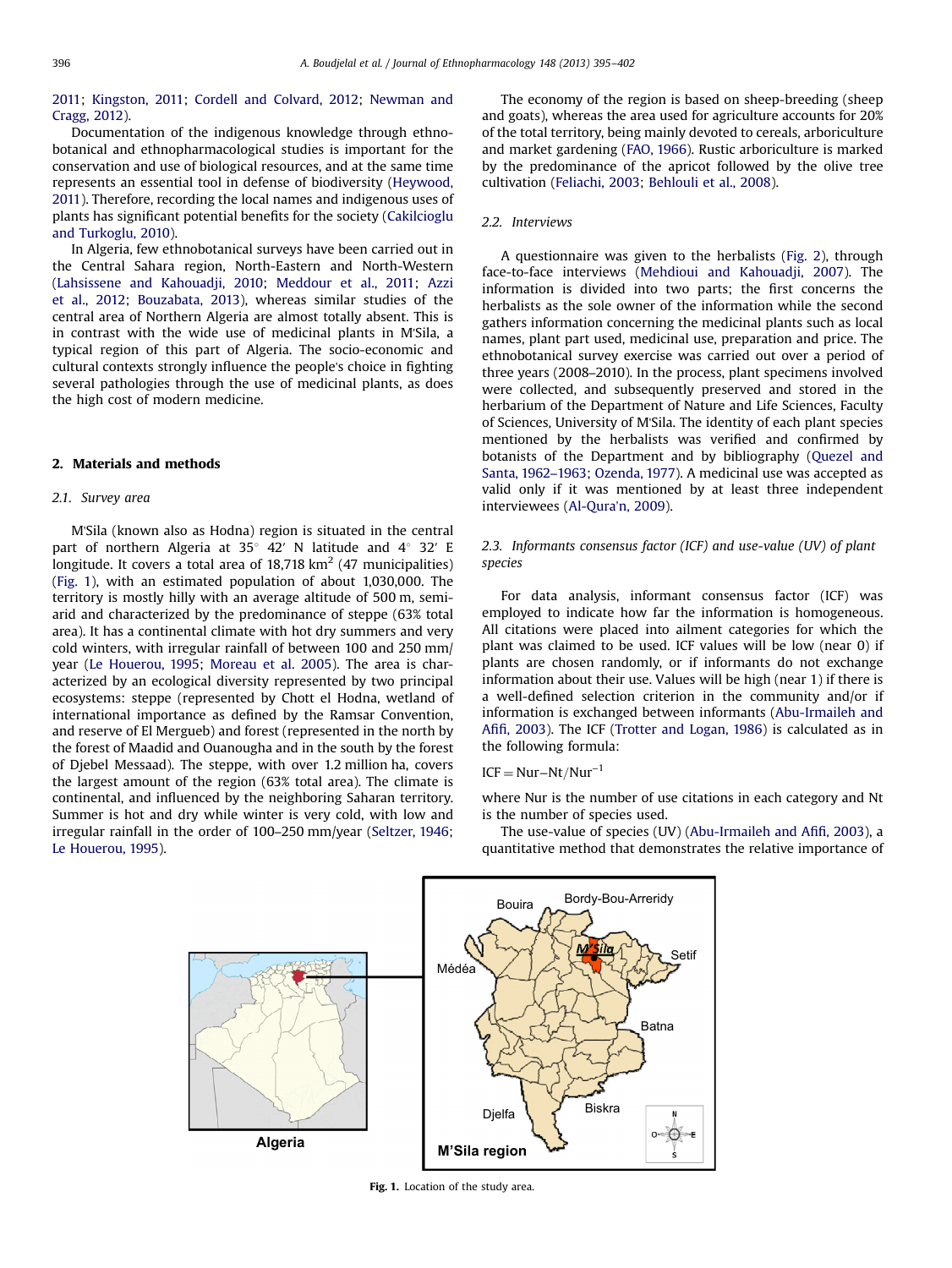QUESTIONNAIRE CARD N°…..

# <span id="page-2-0"></span>**SECTION A**

| Date     | Area |   | Educational level<br>Gender<br>Age |   |            |                          |           |          |
|----------|------|---|------------------------------------|---|------------|--------------------------|-----------|----------|
|          |      | М |                                    |   | Illiterate | $\mathbf{r}$ .<br>rimarv | Secondary | Academic |
| $\cdots$ | .    | . | $\cdots$                           | . | $\cdots$   | $\cdots$                 | $\cdots$  | $\cdots$ |

**SECTION B**

|                            |                                                     |           | Botanical classification<br>Plant name (family) | Common/trivial name |        |                  |                 |                |  |  |
|----------------------------|-----------------------------------------------------|-----------|-------------------------------------------------|---------------------|--------|------------------|-----------------|----------------|--|--|
|                            |                                                     |           | .                                               |                     |        |                  |                 |                |  |  |
|                            | Utilization<br>(Type of disease)<br>NB : No recipes | $\cdots$  |                                                 |                     |        |                  |                 |                |  |  |
| Mode                       | Infusion                                            | Decoction | Fumigation                                      | Maceration          | Powder | Cream            | Bath            | Tablet         |  |  |
| of use                     | .                                                   | .         | .                                               | .                   | .      | .                | .               | .              |  |  |
|                            |                                                     |           |                                                 |                     |        |                  |                 |                |  |  |
| used                       | Root                                                | Leaf      | Fruit                                           | Flower              | Seed   | Flowered<br>tops | Aerial<br>parts | Whole<br>plant |  |  |
| part(s)                    | .                                                   | .         | .                                               |                     | .      | .                | .               | .              |  |  |
| why?                       | .                                                   | .         | .                                               | .                   | .      | .                | .               | .              |  |  |
|                            |                                                     | .         | .                                               | .                   | .      | .                | .               | .              |  |  |
| price/<br>100 <sub>g</sub> | .                                                   | .         | .                                               | .                   | .      | .                | .               | .              |  |  |

Fig. 2. Ouestionnaire card of survey.

species known locally, was also calculated according to the following formula:

 $UV = U/N$ 

where U is the number of citations per species and N the number of informants. Data of UV and ICF are shown in [Tables 1](#page-3-0) and [2,](#page-5-0) respectively.

#### 3. Results and discussion

In our study 83 herbalists were interviewed in total. Men dominate the practice of traditional medicine at 84% which is probably due to the cultural traditions of the region, where women are not encouraged to work outside the family. The age group of 31–40 is the most important among herbalists in the region (about 41%); they have acquired their knowledge from generation to generation. The age group over 60 years is a very low frequency group (about 06%). A third of herbalists are illiterate (34%) or with a primary or secondary education (11% and 31% respectively); even if herbalists with a university education exist (24%) this is still low compared to the level of the other herbalists in the Algerian countryside.

A total of 58 plant species and 50 genera distributed over 27 families with a dominance of especially Lamiaceae and Asteraceae (22.4% and 20.7%, respectively) were listed ([Table 1](#page-3-0)).

The aerial part of the plant is most commonly used with a percentage of 69, then flowered tops and leaf with 8%; roots, flower, fruit and seeds are also used but in a low percentage (5, 4, 3 and 3 respectively). It is well known that not all the plant parts (organs) contain the same concentration of the active constituents. Not only that, but many different parts of plants contain totally different phytochemical substances [\(Bruneton, 1999\)](#page-6-0). Herbalists in M'Sila are not fully aware of this and they always employ the aerial part based on traditional heritage rather than a scientific knowledge.

Decoction or infusion is the most common method of preparation of medicinal plants with a percentage of 36 and 35 respectively; other methods of preparation and use were recorded such as powder (13%) or compress (10%).

As calculated by the use-value UV, Juniperus phoenicea L. (0.51), Rosmarinus officinalis L. (0.51), Marrubium vulgare L. (0.48), Salvia officinalis L. (0.48), Ruta chalepensis L. (0.46) and Artemisia herba alba Asso (0.44) were reported to be of the highest use-value. The ICF values obtained for the categorized ailments are presented in [Table 2](#page-5-0). Ten ailment categories were reported, namely, digestive problems, diabetes, anti-inflammatory, blood pressure, leishmaniasis, tumors or cancer, the healing of wounds, hepatic disease, eczema and eye infections. ICF values obtained for the reported categories indicate the degree of shared knowledge for the treatment of the ailment by medicinal herbs. The highest ICF (0.79) was scored for leishmaniasis ailments which may indicate high incidence of this type of disease in the region; Ajuga iva, Globularia alypum, Marrubium deserti, Marrubium vulgare, Neurium oleander and Thymelaea hirsuta were reported within the plant remedies indicated for this use. Hepatic disease recorded the second highest ICF value (0.78). Tumors or cancers were recorded as the third group (0.72), while the fourth level of ICF values (0.71) was recorded for digestive problems category, which include the relief of ailments such as flatulence, spasm and peptic ulcer. Antiinflammatory was ranked as the fifth ailment with ICF value of 0.69. ICF values of 0.63 and 0.62 were recorded for diabetes and blood pressure respectively. The last citations of this ranking were reported for plants used to treat wounds healing, eczema and eye infections with ICF values of 0.58, 0.51 and 0.50 respectively ([Table 2\)](#page-5-0). A search through the literature for other field surveys carried out in Algeria and over the North African areas lying within the neighboring region of similar biogeographical zone and biodiversity revealed a great degree of agreement concerning medicinal plants and their traditional remedial uses [\(Lahsissene](#page-6-0) [and Kahouadji, 2010;](#page-6-0) [Meddour et al., 2011](#page-6-0)). In the comparison, plants which were shown to have the same use include Ajuga iva, Anthemis nobilis, Artemisia absinthium, Artemisia herba alba,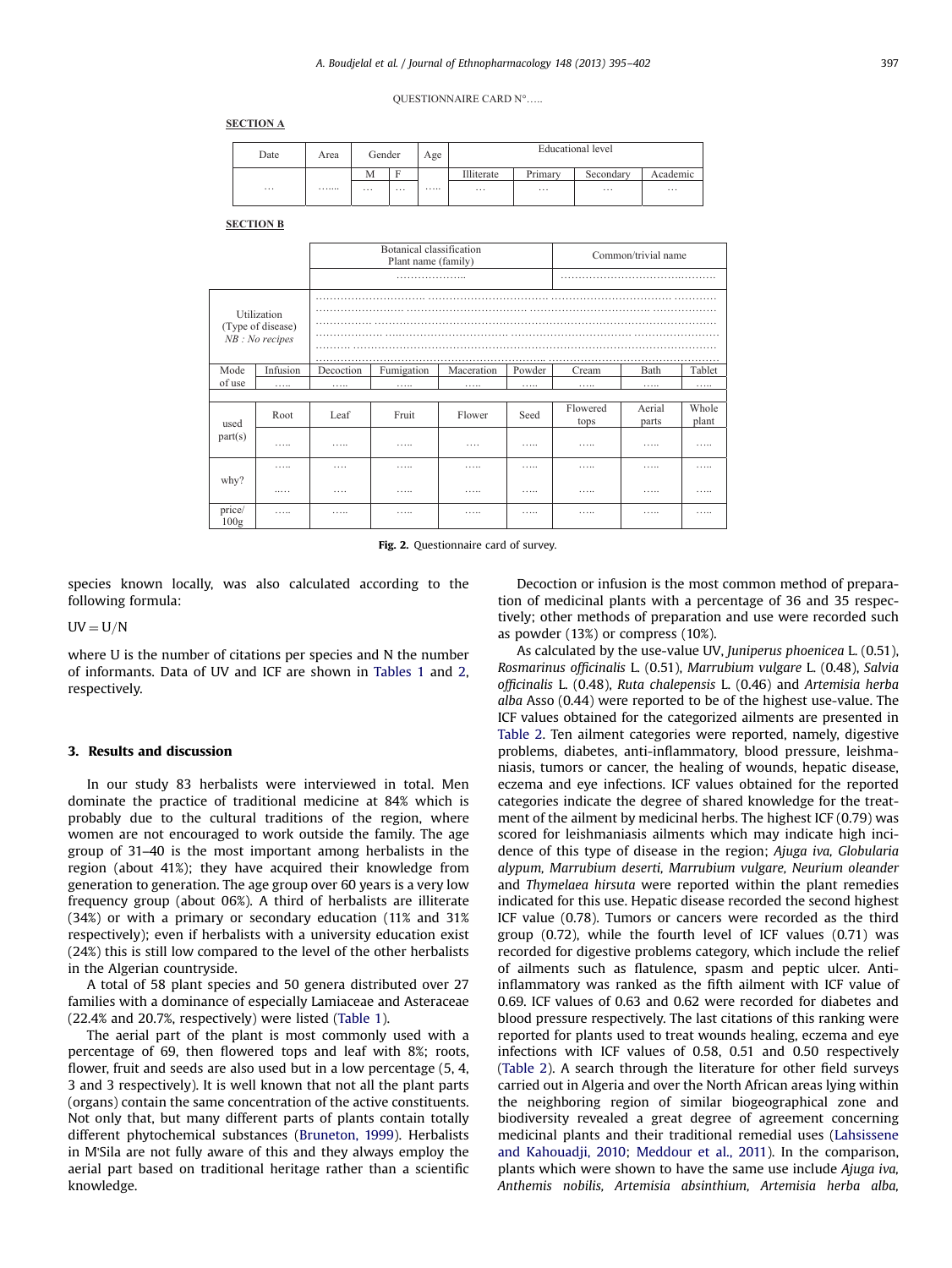# <span id="page-3-0"></span>Table 1

List of wild medicinal plants used in the treatment of human ailments in M'Sila region.

| <b>Family plant species-(Voucher</b><br>specimen no.)                                      | Local name                                                                                | Part used                    | <b>Method of use</b>                 | <b>Recommended uses</b>                                                                  | UV<br>value                | <b>Recorded</b><br>literature uses                         |
|--------------------------------------------------------------------------------------------|-------------------------------------------------------------------------------------------|------------------------------|--------------------------------------|------------------------------------------------------------------------------------------|----------------------------|------------------------------------------------------------|
| Apiaceae                                                                                   |                                                                                           |                              |                                      |                                                                                          |                            |                                                            |
| Anethum graveolens L. (AB-9)<br>Ferula communis L. (AB-37)                                 | Chebth<br>Kelekha                                                                         | Aerial parts<br>Aerial parts | Infusion<br>Decoction                | Diuretic, hepatic diseases<br>Weight loss                                                | 0.04<br>0.02               | Anticancer <sup>a</sup><br>Antispasmodic <sup>b</sup>      |
| Pituranthos scoparius Benth. et Hook<br>$(AB-71)$                                          | Kozah                                                                                     | Aerial parts                 | Decoction                            | Digestive disorders                                                                      | 0.02                       | Asthma <sup>c</sup>                                        |
| Thapsia garganica L. (AB-93)                                                               | Bounafaàe                                                                                 | Aerial parts,<br>roots       | Tablet                               | Anti-inflammatory, eczema                                                                | 0.13                       | Skin irritant <sup>d</sup>                                 |
| Apocynaceae<br>Neurium oleander L. (AB-55)<br>Aristolochiaceae                             | Defla                                                                                     | Flowers                      | Infusion, powder                     | Antitumor, leishmanicidal, eczema                                                        | 0.04                       | Antitussive <sup>e</sup>                                   |
| Aristolochia rotunda L. (AB-12)<br>Asteraceae                                              | Ben rostom                                                                                | Roots                        | Powder                               | Antitumor                                                                                | 0.10                       | Wound-healing <sup>t</sup>                                 |
| Achillea millefolium L. (AB-3)                                                             | Ekhelia                                                                                   | Flowered<br>tops             | Infusion                             | Tonic                                                                                    | 0.04                       | Digestive <sup>g</sup>                                     |
| Anthemis nobilis L. (AB-10)                                                                | Babounje                                                                                  | Flowered<br>tops             | Infusion, tablet                     | Anti-inflammatory, Sedative, eczema                                                      | 0.40                       | Anti-<br>inflammatory <sup>h</sup>                         |
| Artemisia absinthum L. (AB-13)                                                             | Chajrat                                                                                   | Aerial parts                 | Infusion                             | Antidiabetic, Antihypertensive, Analgesic                                                | 0.21                       | Digestive <sup>1</sup>                                     |
| Artemisia campestris L. (AB-14)                                                            | meriem<br>Tegofte                                                                         | Aerial parts                 | Decoction                            | Antidiabetic, antihypertensive                                                           | 0.23                       | Antidiabetic                                               |
| Artemisia herba alba Asso. (AB-15)                                                         | Chih                                                                                      | Aerial parts                 | Infusion, decoction                  | Antidiabetic, antispasmodic, carminative, eczema                                         | 0.44                       | Antileishmanial <sup>k</sup>                               |
| Atractylis gummifera L. (AB-16)<br>Chrysanthemum parthenium (L.) Bernh. Rkiza<br>$(AB-24)$ | Ladad                                                                                     | Roots<br>Flowers             | Infusion<br>Infusion                 | Antispasmodic<br>Digestive disorders                                                     | 0.02<br>0.01               | No report<br>Antileishmanial <sup>1</sup>                  |
| Pallenis spinosa (L.) Cass. (AB–62)                                                        | Negoud                                                                                    | Aerial parts                 | Infusion, decoction                  | Antidiabetic                                                                             | 0.08                       | Anti-<br>inflammatory <sup>m</sup>                         |
| Santolina rosmarinifolia L. (AB-85)                                                        | Jaàda                                                                                     | Aerial parts                 | Infusion, decoction,<br>powder       | Wound healing, digestive disorders                                                       | 0.14                       | Digestive <sup>n</sup>                                     |
| Taraxacum laevigatum (Willd.) DC.<br>$(AB-90)$                                             | Telma                                                                                     | Aerial parts                 | Infusion, fresh                      | Sudorific, diuretic                                                                      | 0.03                       | Anti-allergic <sup>o</sup>                                 |
| Taraxacum officinale Weber (AB-91)                                                         | Hendeba                                                                                   | Aerial parts                 | Infusion, decoction                  | Antidiabetic, tonic                                                                      | 0.25                       | Anti-<br>inflammatory <sup>p</sup>                         |
| Caryophyllaceae<br>Paronychia argentea (Pourr.) Lamk<br>$(AB-64)$                          | Fatet lehdjar Aerial parts                                                                |                              | Infusion, decoction                  | Antilithiasis                                                                            | 0.12                       | Digestive <sup>q</sup>                                     |
| Borraginaceae<br>Anchusa azurea Mill. (AB-8)<br>Chenopodiaceae                             | Lessan elthor Aerial parts                                                                |                              | Infusion                             | Antitumor, anti-inflammatory                                                             | 0.01                       | Wound-healing <sup>g</sup>                                 |
| Atriplex halimus L. (AB-17)<br>Spinacia oleracea L. (AB-86)<br>Cucurbitaceae               | Gtaf<br>Selg                                                                              | Aerial parts<br>Leaves       | Infusion, lotion<br>Infusion, tablet | Eczema<br>Antidiabetic, anti-inflammatory                                                | 0.06<br>0.02               | Antidiabetic <sup>r</sup><br>Hepatic diseases <sup>s</sup> |
| Citrullus colocynthis L. (AB-26)                                                           | Haj, Handhal                                                                              | Aerial parts,                | Decoction, pomade                    | Antihypertensive, antitumor                                                              | 0.27                       | Anti-diabetic <sup>t</sup>                                 |
| Ecballium elaterium Rich. (AB-33)                                                          | Fegous                                                                                    | fruit<br>Fruit               | Insufflation                         | Hepatic diseases                                                                         | 0.05                       | For fluid retention <sup>e</sup>                           |
| Cupressaceae                                                                               | lehmir                                                                                    |                              |                                      |                                                                                          |                            |                                                            |
| Juniperus oxycedrus L. (AB–42)                                                             | Taga                                                                                      | Aerial parts                 | Tablet                               | Anti-inflammatory, eye infections                                                        | 0.32                       | Kidney stones <sup>g</sup>                                 |
| Juniperus phoenicea L. (AB–43)                                                             | Aaràar                                                                                    | Aerial parts                 | Infusion, decoction,<br>tablet       | Digestive disorders, antihypertensive, anti-<br>inflammatory, eczema                     | 0.51                       | Skin diseases <sup>e</sup><br>(eczema)                     |
| Equisetaceae<br>Equisetum arvense L. (AB-34)                                               | Dhaneb<br>elkheil                                                                         | Aerial parts                 | Decoction                            | Antitumor, hepatic diseases                                                              | 0.04                       | Antidiabeticu                                              |
| Fabaceae<br>Retama retam Webb. (AB-76)                                                     | Retam                                                                                     | Aerial parts                 | Decoction                            | Vermifuge, eczema                                                                        | 0.10                       | Antidiabetic <sup>v</sup>                                  |
| Gentinaceae                                                                                |                                                                                           |                              |                                      |                                                                                          |                            |                                                            |
| Erythraea centaurium (L.) Pers. (AB-35) Morart<br>Globulariaceae                           | lehnach                                                                                   | Flowered<br>tops             | Decoction                            | Antipyretic, digestive disorders                                                         | 0.15                       | Anti-<br>inflammatory <sup>w</sup>                         |
|                                                                                            |                                                                                           | Flowered                     |                                      | Antidiabetic, eishmanicidal, digestive disorders,                                        |                            |                                                            |
| Globularia alypum L. (AB-40)<br>Lamiaceae                                                  | Tesslegha                                                                                 | tops                         | Infusion, decoction                  | eczema                                                                                   | 0.29                       | Antidiabetic <sup>x</sup>                                  |
| Ajuga iva Schreb. (AB-4)                                                                   | Chendgoura                                                                                | Aerial parts                 | Infusion, decoction,<br>powder       | Antidiabetic, antihypertensive, leishmanicidal,<br>digestive disorders, eczema           | 0.42                       | Antidiabeticy                                              |
| Ballota hirsuta Benth, (AB - 18)                                                           | Meriout                                                                                   | Aerial parts                 | Decoction                            | Digestive disorders                                                                      | 0.25                       | No report                                                  |
| Marrubium deserti de Noé (AB-47)                                                           | Merriouet                                                                                 | Leaves                       | Infusion,                            | Leishmanicidal, antidiabetic, digestive disorders                                        | 0.40                       | Digestive <sup>z</sup>                                     |
| Marrubium supinum L. (AB-48)                                                               | sahraui<br>Merriouet                                                                      | Aerial parts                 | maceration, powder<br>Infusion       | Antihypertensive                                                                         | 0.31                       | No report                                                  |
| Marrubium vulgare L. (AB-49)                                                               | Merriouet                                                                                 | Aerial parts                 | Infusion, powder                     | Antidiabetic, leishmanicidal, digestive disorders                                        | 0.48                       | Antidiabeticy                                              |
| Mentha pulegium L. (AB-50)                                                                 | Feliou                                                                                    | Aerial parts                 | Infusion                             | Antihypertensive, antispasmodic                                                          | 0.19                       | Antidiabeticy                                              |
| Mentha rotundifolia L. (AB-51)                                                             | Meguene                                                                                   | Aerial parts                 | Infusion, tablet                     | Anti-inflammatory                                                                        | 0.21                       | Antihypertensive <sup>aa</sup>                             |
| Origanum glandulosum Desf. (AB-61)                                                         | Zaàter                                                                                    | Aerial parts                 | Decoction                            | Antihypertensive, digestive disorders<br>Antihypertnsive, hepatic diseases, antitumoral, | 0.19                       | Antidiabetic <sup>ab</sup>                                 |
|                                                                                            | Rosmarinus officinalis L. (AB-80)<br>Iklil eljabel<br>Aerial parts<br>Infusion, decoction |                              | eczema                               | 0.51                                                                                     | Antispasmodic <sup>e</sup> |                                                            |
| Salvia officinalis L. (AB-83)                                                              | Siwak elnabi<br>Om                                                                        | Aerial parts                 | Infusion, powder                     | Antidiabetic, antihypertensive, weight loss, eczema                                      | 0.48                       | Antidiabetic <sup>ac</sup>                                 |
| Salvia verbenacea Batt. (AB-84)                                                            | lemdhamedh                                                                                | Aerial parts                 | Decoction, powder                    | Wound healing, carminative, tonic                                                        | 0.04                       | Antipyreticad                                              |
| Teucrium polium L. (AB-92)                                                                 | Khayata                                                                                   | Aerial parts                 | Decoction, powder                    | Antidiabetic, antihypertensive, wound healing                                            | 0.40                       | Astringent <sup>e</sup>                                    |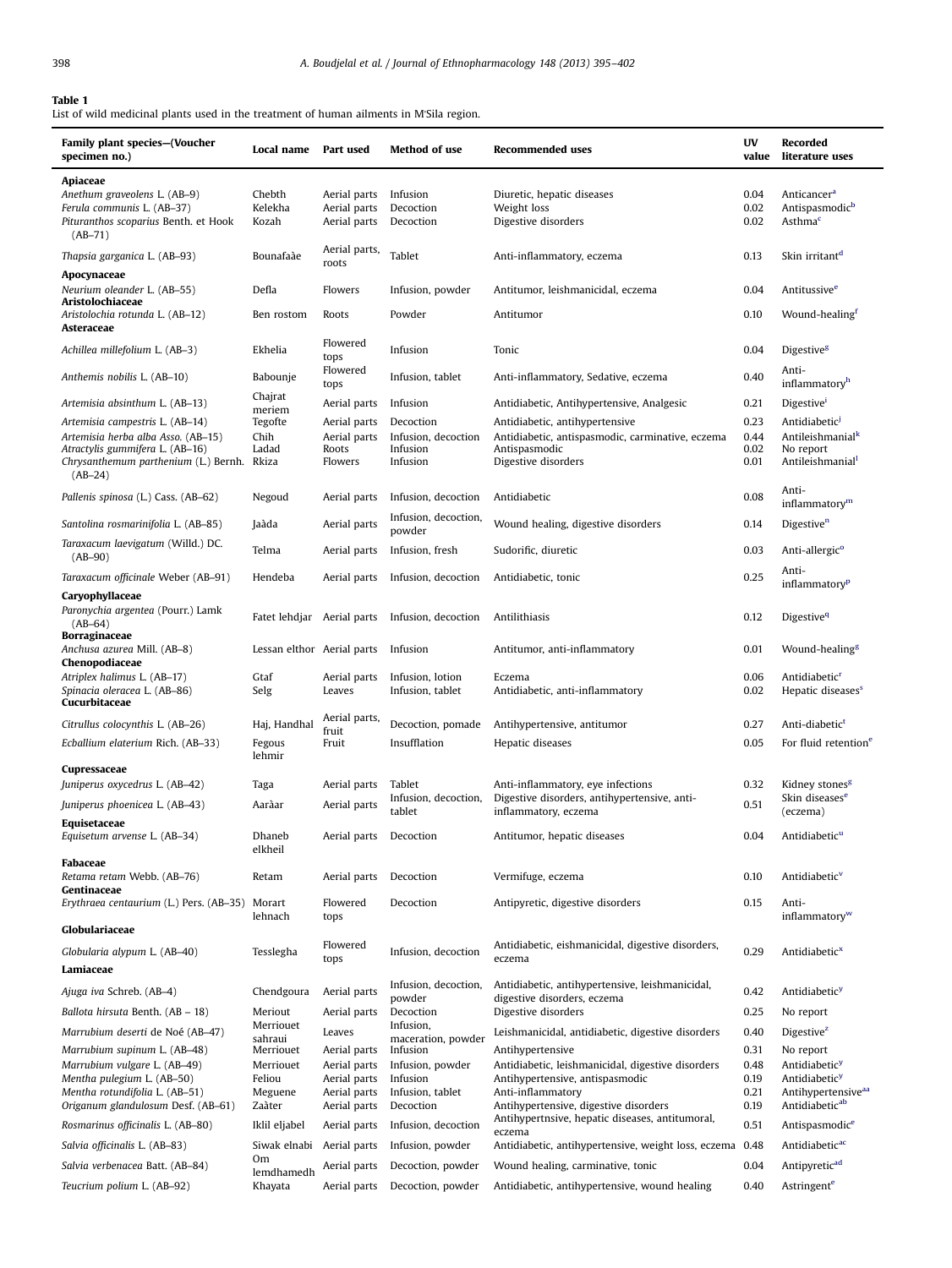### <span id="page-4-0"></span>Table 1 (continued )

Ĭ.

| Family plant species-(Voucher<br>specimen no.)                                       | Local name           | Part used              | Method of use                              | <b>Recommended uses</b>                                | UV<br>value  | Recorded<br>literature uses                              |
|--------------------------------------------------------------------------------------|----------------------|------------------------|--------------------------------------------|--------------------------------------------------------|--------------|----------------------------------------------------------|
| Thymus ciliatus (Desf.) (AB-95)                                                      | Djertil              | Aerial parts           | Decoction                                  | Antidiabetic, antihypertensive,<br>hypocholesterolemic | 0.29         | Vermifuge <sup>ae</sup>                                  |
| Malvaceae<br>Malva sylvestris L. (AB-46)<br><b>Myrtaceae</b>                         | Khobeiz              | Aerial parts           | Decoction                                  | Anti-inflammatory, weight loss                         | 0.08         | Emollient <sup>e</sup>                                   |
| Eucalyptus globulus Labill. (AB-36)<br>Myrtus communis L. (AB-54)<br><b>Oleaceae</b> | Kalitousse<br>Rihane | Leaves<br>Aerial parts | Infusion, decoction<br>Infusion, decoction | Colds and flu, antitussive<br>Antihypertensive         | 0.25<br>0.19 | Antileshmanial <sup>e</sup><br>Antidiabetic <sup>y</sup> |
| Olea europea L. (AB-58)<br>Plantaginaceae                                            | Zitoune              | Leaves                 | Decoction                                  | Antidiabetic, antihypertensive, eczema                 | 0.34         | Anthypertensive <sup>af</sup>                            |
| Plantago lanceolata L. (AB-72)                                                       | Lessan<br>elhamel    | Aerial parts           | Infusion, tablet                           | Wound healing, eye infections<br>0.02                  |              | Antiinflammatory <sup>ag</sup>                           |
| Poaceae<br>Ampelodesma mauritanicum (Poiret)<br>Dur, and Sch. (AB-7)                 | <b>Diss</b>          | Aerial parts           | Decoction                                  | Antidiabetic, antihypertensive                         | 0.02         | Antidiabeticah                                           |
| Stipa tenacissima L. (AB-87)<br>Rhamnaceae                                           | Helfa                | Aerial parts           | Decoction, powder                          | Antidiabetic, weight loss                              | 0.19         | No report                                                |
| Rhamnus alaternus L. (AB-77)                                                         | Melilesse            | Aerial parts           | Decoction                                  | Hepatic diseases                                       | 0.27         | Depurative <sup>ai</sup>                                 |
| Zizyphus lotus L. (AB-100)                                                           | Sedra                | Leaves                 | Infusion, decoction,<br>powder             | Anti-inflammatory, wound healing, eczema               | 0.38         | Antidiabetic <sup>y</sup>                                |
| Rutaceae                                                                             |                      |                        |                                            |                                                        |              |                                                          |
| Ruta chalepensis L. (AB-82)<br>Tamaricaceae                                          | Fijel                | Aerial parts           | Infusion, powder                           | Antihypertensive, antispasmodic, eczema                | 0.46         | Antispasmodic <sup>af</sup>                              |
| Tamarix africana Poir. (AB-89)<br>Thymelaeaceae                                      | Tarfa                | Aerial parts           | Decoction                                  | Digestive disorders                                    | 0.02         | Eye diseases <sup>aj</sup>                               |
| Daphne gnidium L. (AB-32)                                                            | Lazaz                | Aerial parts           | Tablet                                     | Anti-inflammatory                                      |              | Anti-<br>inflammatory <sup>ak</sup>                      |
| Thymelaea hirsuta Endl. (AB-94)<br><b>Typhaceae</b>                                  | Methnane             | Aerial parts           | Infusion, tablet                           | Leishmanicidal, vermifuge, eczema                      | 0.12         | Antidiabetical                                           |
| Thypha angustifolia L. (AB-96)<br><b>Urticaceae</b>                                  | Bardi                | Seeds                  | Decoction                                  | Wound healing                                          | 0.08         | No report                                                |
| Urtica dioica L. (AB-98)<br>Horeig                                                   |                      | Flowered<br>tops       | Decoction, tablet                          | Antidiabetic, anti-inflammatory                        | 0.36         | Antirheumatic <sup>g</sup>                               |
| Zygophyllaceae                                                                       |                      |                        |                                            |                                                        |              |                                                          |
| Peganum harmala L. (AB-65)                                                           | Harmel               | Aerial parts,<br>seeds | Infusion, decoction.<br>powder             | Antidiabetic, antihypertensive                         | 0.34         | Skin diseases <sup>af</sup>                              |

<sup>a</sup> ([Heamalatha et al., 2011](#page-6-0)).

**b** [\(Sahebkar and Iranshahi, 2010](#page-6-0)).

<sup>c</sup> ([Benmekhbi et al., 2008](#page-6-0)).

<sup>d</sup> [\(Christensen et al., 1982](#page-6-0)).

- <sup>e</sup> ([Asgarpanah and Roohi, 2012](#page-5-0)).
- $f$  ([Chevallie, 1996](#page-6-0)).
- <sup>g</sup> ([Cakilcioglu and Turkoglu, 2010](#page-6-0)).
- <sup>h</sup> [\(Rossi et al., 1988\)](#page-6-0).
- <sup>i</sup> ([Mahmoudi et al., 2009](#page-6-0)).
- $<sup>j</sup>$  ([Akrout et al., 2012](#page-5-0)).</sup>
- $k$  ([Aharonson et al., 1969\)](#page-5-0).
- <sup>l</sup> ([Rajamanickam et al., 2010](#page-6-0)).
- m ([Djebara et al., 2012\)](#page-6-0).
- 
- $n$  [\(Barrero et al., 1999\)](#page-5-0).
- <sup>o</sup> (Zieliń[ska and Kisiel, 2000\)](#page-7-0). <sup>p</sup> [\(Zhang et al., 2008](#page-7-0)).
- 
- <sup>q</sup> [\(Novais et al., 2004\)](#page-6-0).
- <sup>r</sup> [\(Tiuman and Nakamura, 2005](#page-6-0)).
- <sup>s</sup> [\(Vasthi, 2011](#page-6-0)).
- <sup>t</sup> [\(Ladhari et al., 2011\)](#page-6-0).
- <sup>u</sup> [\(Berkan et al., 1991](#page-6-0)).
- <sup>v</sup> ([Algandaby et al., 2010](#page-5-0)).
- <sup>w</sup> [\(Ei Tahir et al., 1998\)](#page-6-0).
- <sup>x</sup> ([Skim et al., 1999](#page-6-0)).
- <sup>y</sup> ([Allali et al., 2008\)](#page-5-0).
- $z$  ([Zaabat et al., 2010](#page-7-0)).
- aa [\(Brada et al., 2007\)](#page-6-0).
- ab ([Sari et al., 2006](#page-6-0)).
- ac [\(Eidi and Eidi, 2009](#page-6-0)).
- ad ([Kamatou et al., 2008](#page-6-0)).
- ae [\(Abdellah et al., 2012\)](#page-5-0).
- $F<sup>af</sup>$  [\(Aburjai et al., 2007\)](#page-5-0).
- $a$ g [\(Beara et al., 2012\)](#page-6-0).
- $\frac{ab}{c}$  ([Djilani et al., 2011\)](#page-6-0).
- $\frac{a_1}{a_1}$  [\(Ben Ammar et al., 2007\)](#page-6-0).
- <sup>aj</sup> [\(Saïdana et al., 2008\)](#page-6-0).
- <sup>ak</sup> (Al-Qura'[n, 2009\)](#page-5-0).
- $aI$  [\(Bnouham et al., 2007\)](#page-6-0).
-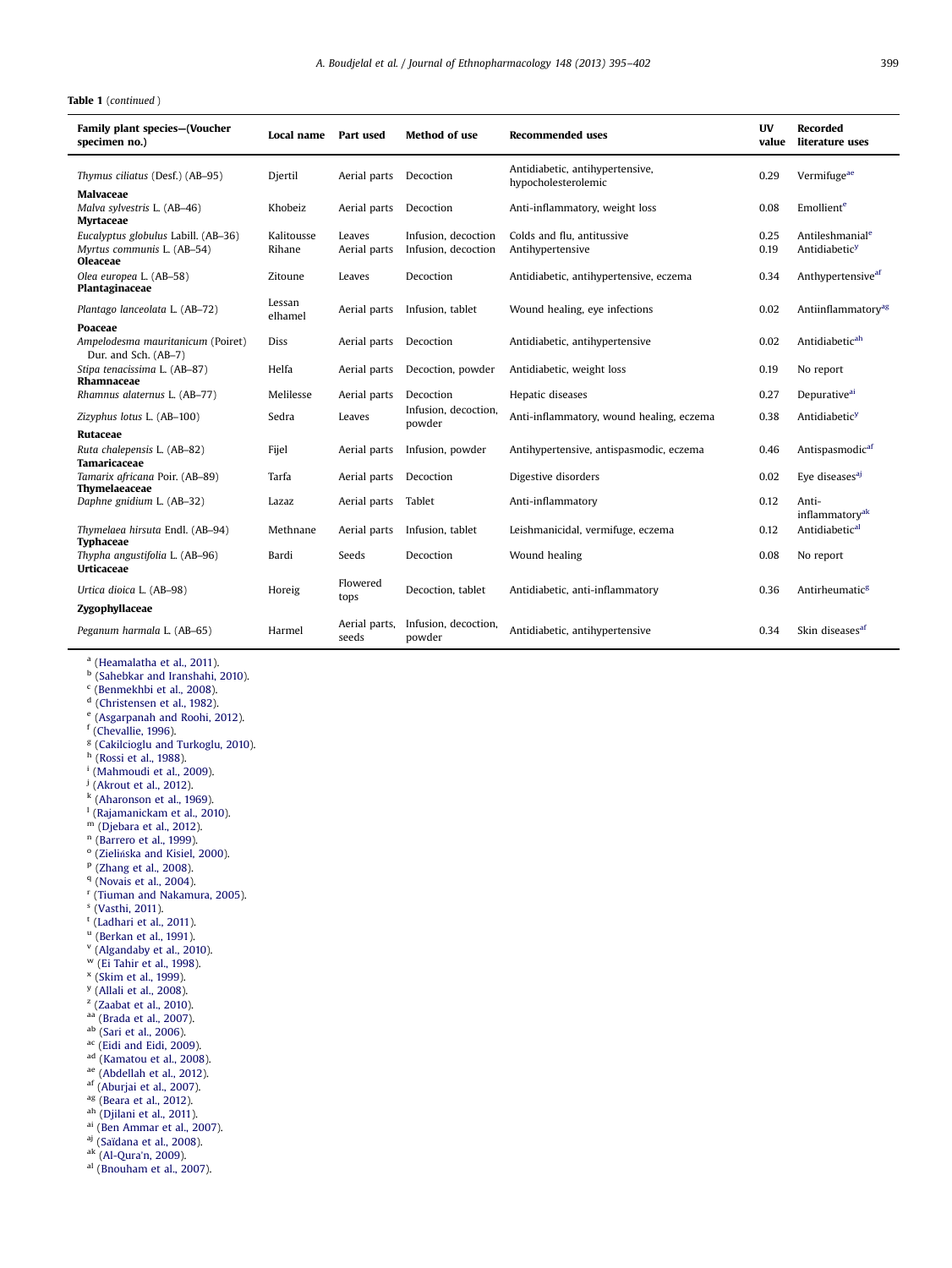<span id="page-5-0"></span>

| Table 2                                                          |  |  |
|------------------------------------------------------------------|--|--|
| Informant consensus factor (ICF) values of category of ailments. |  |  |

| <b>Ailments</b> | Species % All | species | <b>Use</b><br>citations | % All use<br>citations | <b>IFC</b> |
|-----------------|---------------|---------|-------------------------|------------------------|------------|
| Eye infections  | $\mathcal{L}$ | 3.44    | 3                       | 1.09                   | 0.50       |
| Eczema          | 15            | 25.86   | 30                      | 10.90                  | 0.51       |
| Wounds          | 6             | 10.34   | 13                      | 4.72                   | 0.58       |
| healing         |               |         |                         |                        |            |
| Blood pressure  | 17            | 29.31   | 44                      | 16                     | 0.62       |
| <b>Diabetes</b> | 18            | 31.03   | 48                      | 17.45                  | 0.63       |
| Rheumatism      | 11            | 18.96   | 34                      | 12.36                  | 0.69       |
| Gastric         | 12            | 20.69   | 39                      | 14.81                  | 0.71       |
| disorders       |               |         |                         |                        |            |
| Tumors or       | 6             | 10.34   | 19                      | 6.90                   | 0.72       |
| cancer          |               |         |                         |                        |            |
| Hepatic         | 5             | 8.62    | 20                      | 7.27                   | 0.78       |
| diseases        |               |         |                         |                        |            |
| Leishmaniasis   | 6             | 10.34   | 25                      | 9.09                   | 0.79       |

Eucalyptus globulus, Globularia alypum, Juniperus phoenicea, Marrubium deserti, Marrubium vulgare Neurium oleander, Olea europea, Origanum glandulosum, Rosmarinus officinalis, Salvia officinalis and Santolina rosmarinifolia. Most of the aforesaid plants are used for the same purposes in other regions of Algeria, as well as in neighboring countries such as Morocco and Tunisia.

Finally, we would like to underline that recent studies partially confirm the accuracy of some ethnopharmacology data reported here. In fact, in [Table 1](#page-3-0) for almost all plant species, a consistent pool of bibliographic reports, through phytochemical and, mainly, pharmacological assays, confirm most of the bio-activities claimed by the ethnopharmacology evaluations. In particular, in an animal model, oral administration of 200 and 300 mg/kg body weight of the aqueous extract from Marrubium vulgare ([Table 1\)](#page-3-0) induced a significant antidiabetic and anti-hyperlipidemic effect [\(Boudjelal](#page-6-0) [et al., 2012](#page-6-0)); as well as the determination of the antioxidant effectiveness of Ajuga iva aqueous extract and other biological activities of some Algerian medicinal plants extracts ([Djeridane](#page-6-0) [et al., 2006](#page-6-0)); or the antibacterial, antioxidant and antigenotoxic properties of the methanolic extracts of Teucrium polium, Ajuga iva and Marrubium deserti [\(Zaabat et al., 2010;](#page-7-0) [Zerroug et al., 2011\)](#page-7-0).

### 4. Conclusions

This is the first study which quantifies the use of medicinal plants by the traditional M'Sila herbalists in this area. The survey shows that there is a high diversity of medicinal plants used in M'Sila for treating common ailments and some very important diseases. The preservation of this traditional knowledge is an essential requirement for maintaining continuity and transmission of traditional medicine, and as previously mentioned for recording traditional cultural heritage also based on local biodiversity which risks being lost. With this in mind, the younger generation should also be encouraged to learn about traditional medicinal knowledge with the aim of preserving it.

Some negative aspects of the ethnopharmacology lie in its dependence on unqualified practitioners as providers of healthcare to populations living in poverty and with low levels of education, and the abuse of this ignorance by mystic, spiritual and pseudo-religious practices, particularly in the areas in which the medical service is not present [\(Sheehan, 2009\)](#page-6-0). However, it should be underlined that despite these drawbacks, it is realistic to affirm that large portions of the world population consult traditional medical practitioners for healthcare. According to estimates by the World Health Organization, more than 3.5 billion people in the developing world rely on plants as components for their primary healthcare, with as many as 80% of the population in Africa ([González-Tejero et al., 2008](#page-6-0); African Conservation Foundation, 2010), and although modern medicines may be available in some developing countries, herbal remedies enjoy great popularity for historical and cultural reasons (Aburjai et al., 2007; [Yan et al., 2008;](#page-7-0) [Mukherjee et al., 2010\)](#page-6-0). Concurrently, in many developed countries an increasing portion of people have begun to turn to alternative-medicines or complementary therapies, which include the use of medicinal herbs [\(Craker, 2007;](#page-6-0) [Espin et al., 2007;](#page-6-0) [Nobili et al., 2009](#page-6-0); [Napoli and Ruberto, 2012](#page-6-0)).

For these reasons therefore, the documentation, registration and analysis of traditional medicinal practices are essential; large sectors of the population in a large number of countries use these medicines, and scientific support on the safety, efficacy and composition of these treatments must be considered necessary. Moreover, an ethnobotanical and ethnopharmacological survey such as the one reported here, when supported by phytochemical studies, could open the way to the addition of new biomolecular scaffolds to the pharmacological field. Above all, however, its aim is to give further tools for developing strategies to improve the health of the indigenous people incorporating local medicinal plants into the healthcare delivery system of the country.

# Acknowledgments

The authors are grateful to PNR (Algeria) for financial support and to all the local herbalists, who shared their knowledge on the use of medicinal plants with us. Without their contribution, this study would have been impossible.

#### References

- [Abdellah, F., Boukraâ, L., Si Mohamed, H., Alzahrani, H.A., Bakhotmah, B., 2012.](http://refhub.elsevier.com/S0378-8741(13)00261-4/sbref1) Synergistic effect of honey and Thymus ciliatus [against pathogenic bacteria. The](http://refhub.elsevier.com/S0378-8741(13)00261-4/sbref1) [Open Nutraceuticals Journal 5, 174](http://refhub.elsevier.com/S0378-8741(13)00261-4/sbref1)–178.
- Abu-Irmaileh, B.E., Afifi[, F.U., 2003. Herbal medicine in Jordan with special](http://refhub.elsevier.com/S0378-8741(13)00261-4/sbref2) [emphasis on commonly used herbs. Journal of Ethnopharmacology 89,](http://refhub.elsevier.com/S0378-8741(13)00261-4/sbref2) 193–[197.](http://refhub.elsevier.com/S0378-8741(13)00261-4/sbref2)
- [Aburjai, T., Hudaib, M., Tayyema, R., Yousef, M., Qishawi, M., 2007. Ethnopharma](http://refhub.elsevier.com/S0378-8741(13)00261-4/sbref3)[cological survey of medicinal herbs in Jordan, the Ajloun Heights region.](http://refhub.elsevier.com/S0378-8741(13)00261-4/sbref3) [Journal of Ethnopharmacology 110, 294](http://refhub.elsevier.com/S0378-8741(13)00261-4/sbref3)–304.
- African Conservation Foundation, 2010. New Prescription Needed for Medicinal Plants—Forum Available from: 〈[www.africaconservation.org]()www.africaconservation.org*)〉.
- [Aharonson, Z., Shani, J., Sulman, F.G., 1969. Hypoglycaemic effect of the salt bush](http://refhub.elsevier.com/S0378-8741(13)00261-4/sbref4) (Atriplex halimus)—[a feeding source of the sand rat \(](http://refhub.elsevier.com/S0378-8741(13)00261-4/sbref4)Psammomys obesus). [Diabetologia 5, 379](http://refhub.elsevier.com/S0378-8741(13)00261-4/sbref4)–383.
- [Akrout, A., Mighri, H., Krid, M., Thabet, F., Turki, H., El-Jani, H., Neffati, M., 2012.](http://refhub.elsevier.com/S0378-8741(13)00261-4/sbref6) [Chemical composition and antioxidant activity of aqueous extracts of some](http://refhub.elsevier.com/S0378-8741(13)00261-4/sbref6) [wild medicinal plants in southern Tunisia. International Journal of Life Science](http://refhub.elsevier.com/S0378-8741(13)00261-4/sbref6) [and Medical Research 2, 1](http://refhub.elsevier.com/S0378-8741(13)00261-4/sbref6)–4.
- [Algandaby, M.M., Alghamdi, H.A., Ashour, O.M., Abdel-Naim, A.B., Ghareib, S.A.,](http://refhub.elsevier.com/S0378-8741(13)00261-4/sbref7) [Abdel-Sattar, E.A., Hajar, A.S., 2010. Mechanisms of the antihyperglycemic](http://refhub.elsevier.com/S0378-8741(13)00261-4/sbref7) activity of Retama raetam [in streptozotocin-induced diabetic rats. Food Chemi](http://refhub.elsevier.com/S0378-8741(13)00261-4/sbref7)[cal Toxicology 48, 2448](http://refhub.elsevier.com/S0378-8741(13)00261-4/sbref7)–2453.
- [Allali, H., Benmehdi, H., Dib, M.A., Tabti, B., Ghalem, S., Benabadji, N., 2008.](http://refhub.elsevier.com/S0378-8741(13)00261-4/sbref8) [Phytotherapy of diabetes in west Algeria. Asian Journal Chemistry 20,](http://refhub.elsevier.com/S0378-8741(13)00261-4/sbref8) 2701–[2710.](http://refhub.elsevier.com/S0378-8741(13)00261-4/sbref8)
- [Asgarpanah, J., Roohi, E., 2012. Phytochemistry and pharmacological properties of](http://refhub.elsevier.com/S0378-8741(13)00261-4/sbref9) Equisetum arvense [L. Journal of Medicinal Plants Research 6, 3689](http://refhub.elsevier.com/S0378-8741(13)00261-4/sbref9)–3693.
- Al-Qura'[n, S., 2009. Ethnopharmacological survey of wild medicinal plants in](http://refhub.elsevier.com/S0378-8741(13)00261-4/sbref10) [Showbak, Jordan. Journal of Ethnopharmacology 123, 45](http://refhub.elsevier.com/S0378-8741(13)00261-4/sbref10)–50.
- [Azzi, R., Djaziri, R., Lahfa, F., Sekkal, F.Z., Benmehdi, H., Belkacem, N., 2012.](http://refhub.elsevier.com/S0378-8741(13)00261-4/sbref11) [Ethnopharmacological survey of medicinal plants used in the traditional](http://refhub.elsevier.com/S0378-8741(13)00261-4/sbref11) [treatment of diabetes mellitus in the North Western and South Western](http://refhub.elsevier.com/S0378-8741(13)00261-4/sbref11) [Algeria. Journal of Medicinal Plants Research 6, 2041](http://refhub.elsevier.com/S0378-8741(13)00261-4/sbref11)–2050.
- Baba Aissa, F., 1991. Medicinal plants in Algeria. Identification, description of active ingredient properties and traditional use of common plants in Algeria. Bouchène and Ad. Diwan, Algiers, pp. 1–181.
- [Baker, D.D., Chu, M., Oza, U., Rajgarhia, V., 2007. The value of natural products to](http://refhub.elsevier.com/S0378-8741(13)00261-4/sbref12) [future pharmaceutical discovery. Natural Product Reports 24, 1225](http://refhub.elsevier.com/S0378-8741(13)00261-4/sbref12)–1244.
- [Balick, M.J., Cox, P.A., 1996. Plants, People, and Culture: The Science of Ethnobotany.](http://refhub.elsevier.com/S0378-8741(13)00261-4/sbref13) Scientifi[c American Library, New York.](http://refhub.elsevier.com/S0378-8741(13)00261-4/sbref13)
- [Barrero, A.F., Herrador, M.M., Quilez, J.F., Alvarez-Manzaneda, R., Portal, D., Gavin, J.](http://refhub.elsevier.com/S0378-8741(13)00261-4/sbref14) [A., Gravalos, D.G., Simmonds, M.S.J., Blaney, W.M., 1999. Bioactive](http://refhub.elsevier.com/S0378-8741(13)00261-4/sbref14)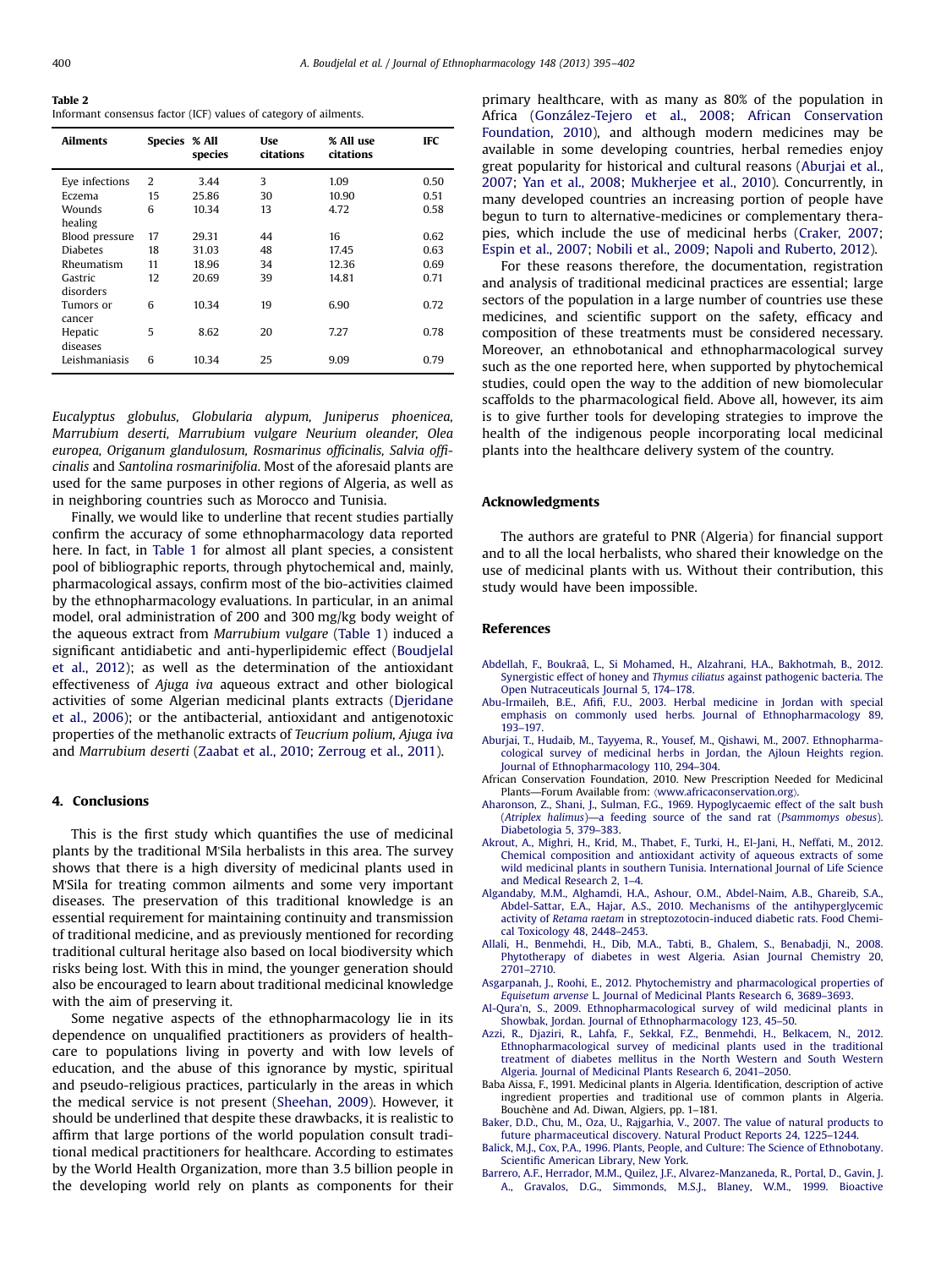<span id="page-6-0"></span>sesquiterpenes from [Santolina rosmarinifolia](http://refhub.elsevier.com/S0378-8741(13)00261-4/sbref14) subsp. canescens. A conformational [analysis of the germacrane ring. Phytochemistry 51, 529](http://refhub.elsevier.com/S0378-8741(13)00261-4/sbref14)–541.

- [Beara, I.N., Lesjak, M.M., Dejan, Z., Simin, N.S., Cetojevi, D.D., Biljana, N., Mimica-](http://refhub.elsevier.com/S0378-8741(13)00261-4/sbref15)[Duki, N.N., 2012. Comparative analysis of phenolic pro](http://refhub.elsevier.com/S0378-8741(13)00261-4/sbref15)file, antioxidant, antiinfl[ammatory and cytotoxic activity of two closely-related Plantain species:](http://refhub.elsevier.com/S0378-8741(13)00261-4/sbref15) Plantago altissima L. and Plantago lanceolata [L. Lebensmittel-Wissenschaft und-](http://refhub.elsevier.com/S0378-8741(13)00261-4/sbref15)[Technologie 47, 64](http://refhub.elsevier.com/S0378-8741(13)00261-4/sbref15)–70.
- [Bahlouli, F., Tiaiba, A., Slamani, A., 2008. Etude des différentes méthodes de séchage](http://refhub.elsevier.com/S0378-8741(13)00261-4/sbref181) d'[abricot, point sur les méthodes de séchage traditionnelles dans la région du](http://refhub.elsevier.com/S0378-8741(13)00261-4/sbref181) Hodna, wilaya de M'[Sila. Revue des Energies Renouvelables SMSTS](http://refhub.elsevier.com/S0378-8741(13)00261-4/sbref181)' 08, 61–66.
- [Ben Ammar, R., Bouhlel, I., Valenti, K., Ben Sghaier, M., Kilani, S., Mariotte, A.M.,](http://refhub.elsevier.com/S0378-8741(13)00261-4/sbref17) [2007. Transcriptional response of genes involved in cell defense system in](http://refhub.elsevier.com/S0378-8741(13)00261-4/sbref17) human cells stressed by  $H_2O_2$  [and pre-treated with \(Tunisian\)](http://refhub.elsevier.com/S0378-8741(13)00261-4/sbref17) Rhamnus alaternus [extracts: combination with polyphenolic compounds and classic](http://refhub.elsevier.com/S0378-8741(13)00261-4/sbref17) in vitro [assays. Chemical and Biological Interaction 168, 171](http://refhub.elsevier.com/S0378-8741(13)00261-4/sbref17)–183.
- [Benmekhbi, L., Kabouche, A., Kabouche, Z., Ait-Kaki, B., Touzani, R., Bruneau, C.,](http://refhub.elsevier.com/S0378-8741(13)00261-4/sbref18) 2008. Five glycosylated fl[avonoids from the antibacterial butanolic extract of](http://refhub.elsevier.com/S0378-8741(13)00261-4/sbref18) Pituranthos scoparius[. Chemistry of Natural Compounds 44, 639](http://refhub.elsevier.com/S0378-8741(13)00261-4/sbref18)–641.
- [Berkan, T., Ustünes, L., Lermioglu, F., Ozer, A., 1991. Antiin](http://refhub.elsevier.com/S0378-8741(13)00261-4/sbref19)flammatory, analgesic, [and antipyretic effects of an aqueous extract of](http://refhub.elsevier.com/S0378-8741(13)00261-4/sbref19) Erythraea centaurium. Planta [Medica 57, 34](http://refhub.elsevier.com/S0378-8741(13)00261-4/sbref19)–37.
- [Bnouham, M., Merhfour, F.Z., Legssyer, A., Mekh](http://refhub.elsevier.com/S0378-8741(13)00261-4/sbref20)fi, H., Maâllem, S., Ziyyat, A., 2007. [Antihyperglycemic activity of](http://refhub.elsevier.com/S0378-8741(13)00261-4/sbref20) Arbutus unedo, Ammoides pusilla and Thymelaea hirsuta[. An International Journal of Pharmaceutical Sciences 62, 630](http://refhub.elsevier.com/S0378-8741(13)00261-4/sbref20)–632.
- [Boudjelal, A., Henchiri, C., Siracusa, L., Sari, M., Ruberto, G., 2012. Compositional](http://refhub.elsevier.com/S0378-8741(13)00261-4/sbref21) analysis and in vivo [anti-diabetic activity of wild Algerian](http://refhub.elsevier.com/S0378-8741(13)00261-4/sbref21) Marrubium vulgare L. [infusion. Fitoterapia 83, 286](http://refhub.elsevier.com/S0378-8741(13)00261-4/sbref21)–292.
- [Bouzabata, A., 2013. Traditional treatment of high blood pressure and diabetes in](http://refhub.elsevier.com/S0378-8741(13)00261-4/sbref22) [Souk Ahras district. Journal of Pharmacognosy and Phytotherapy 5, 12](http://refhub.elsevier.com/S0378-8741(13)00261-4/sbref22)–20.
- [Butler, M.S., 2008. Natural products to drugs: natural product-derived compounds](http://refhub.elsevier.com/S0378-8741(13)00261-4/sbref23) [in clinical trials. Natural Product Reports 25, 475](http://refhub.elsevier.com/S0378-8741(13)00261-4/sbref23)–516.
- [Brada, M., Bezzina, M., Marlier, M., Carlier, A., Lognay, G., 2007. Variabilité de la](http://refhub.elsevier.com/S0378-8741(13)00261-4/sbref24) [composition chimique des huiles essentielles de](http://refhub.elsevier.com/S0378-8741(13)00261-4/sbref24) Mentha rotundifolia du Nord de l'[Algérie. Biotechnology, Agronomy, Society and Environment 11, 3](http://refhub.elsevier.com/S0378-8741(13)00261-4/sbref24)-7.

[Bruneton, J., 1999. Pharmacognosy, Phytochemistry, Medicinal Plants, 2nd ed.](http://refhub.elsevier.com/S0378-8741(13)00261-4/sbref25) [Intercept Ltd., Andover, UK.](http://refhub.elsevier.com/S0378-8741(13)00261-4/sbref25)

[Cakilcioglu, U., Turkoglu, I., 2010. An ethnobotanical survey of medicinal plants in](http://refhub.elsevier.com/S0378-8741(13)00261-4/sbref26) Sivrice (Elazı˘[g-Turkey\). Journal of Ethnopharmacology 132, 165](http://refhub.elsevier.com/S0378-8741(13)00261-4/sbref26)–175.

- Chevallie, A., 1996. The Encyclopedia of Medicinal Plants. An Excellent Guide to Over 500 of the More Well Known Medicinal Herbs From Around the World.
- [Christensen, S.B., Kjoeller, L.I., Rasmussen, U., Christophersen, C., 1982. Thapsigargin](http://refhub.elsevier.com/S0378-8741(13)00261-4/sbref27) [and thapsigargicin, two histamine liberating sesquiterpene lactones from](http://refhub.elsevier.com/S0378-8741(13)00261-4/sbref27) [Thapsia garganica. X-ray analysis of the 7,11-epoxide of thapsigargin. Journal](http://refhub.elsevier.com/S0378-8741(13)00261-4/sbref27) [of Organic Chemistry 47, 649](http://refhub.elsevier.com/S0378-8741(13)00261-4/sbref27)–652.
- [Cordell, G.A., 2011. Plant medicines key to global health. Chemical and Engineering](http://refhub.elsevier.com/S0378-8741(13)00261-4/sbref28) [News, 52](http://refhub.elsevier.com/S0378-8741(13)00261-4/sbref28)–56.
- [Cordell, G.A., Colvard, M.D., 2012. Natural products and traditional medicine: tuning](http://refhub.elsevier.com/S0378-8741(13)00261-4/sbref29) [on a paradigm. Journal of Natural Products 75, 514](http://refhub.elsevier.com/S0378-8741(13)00261-4/sbref29)–525.
- [Cragg, G.M., Grothaus, P.G., Newman, D.J., 2009. Impact of natural products on](http://refhub.elsevier.com/S0378-8741(13)00261-4/sbref30) [developing new anti-cancer agents. Chemical Reviews 109, 3012](http://refhub.elsevier.com/S0378-8741(13)00261-4/sbref30)–3043.
- [Craker, L.E., 2007. Medicinal and aromatic plants](http://refhub.elsevier.com/S0378-8741(13)00261-4/sbref31)—new opportunities. In: Janick, J, [Whipkey, A \(Eds.\), New Crops and New Uses: Creating Markets for Economic](http://refhub.elsevier.com/S0378-8741(13)00261-4/sbref31) [Development. ASHS, Alexandria, VA, pp. 248](http://refhub.elsevier.com/S0378-8741(13)00261-4/sbref31)–257.
- Djebara, A., Bitam, F., Dibi, A., Aberkane, M.C., 2012. The Chemical Investigation of the Algerian Pallenis Spinosa and its Medicinal use. Medicinal Plants, their Cultivation and Aspects of Uses, p. 75.
- Djeridane, A., Yousfi[, M., Nadjemi, B., Boutassouna, D., Stocker, P., Vidal, N., 2006.](http://refhub.elsevier.com/S0378-8741(13)00261-4/sbref32) [Antioxidant activity of some Algerian medicinal plants extracts containing](http://refhub.elsevier.com/S0378-8741(13)00261-4/sbref32) [phenolic compounds. Food Chemistry 97, 654](http://refhub.elsevier.com/S0378-8741(13)00261-4/sbref32)–660.
- [Djilani, A., Toudert, N., Djilani, S., 2011. Evaluation of the hypoglycemic effect and](http://refhub.elsevier.com/S0378-8741(13)00261-4/sbref33) [antioxidant activity of methanol extract of](http://refhub.elsevier.com/S0378-8741(13)00261-4/sbref33) Ampelodesma mauritanica roots. [International Journal of Life Science and Medical Research 31, 1](http://refhub.elsevier.com/S0378-8741(13)00261-4/sbref33)–6.
- [Eidi, A., Eidi, M., 2009. Antidiabetic effects of sage \(](http://refhub.elsevier.com/S0378-8741(13)00261-4/sbref34)Salvia officinalis L.) leaves in [normal and streptozotocin-induced diabetic rats. Diabetes and Metabolic](http://refhub.elsevier.com/S0378-8741(13)00261-4/sbref34) [Syndrome: Clinical Research and Reviews 3, 40](http://refhub.elsevier.com/S0378-8741(13)00261-4/sbref34)–44.
- [Ei Tahir, A., Ibrahim, M.I., Satti, G.M.H., Theander, T.G., Kharazmi, A., Khalid, S.A.,](http://refhub.elsevier.com/S0378-8741(13)00261-4/sbref35) [1998. The potential antileishmanial activity of some Sudanese medicinal plants.](http://refhub.elsevier.com/S0378-8741(13)00261-4/sbref35) [Phytotherapy Research 12, 576](http://refhub.elsevier.com/S0378-8741(13)00261-4/sbref35)–579.
- [Espin, J.C., Garcìa-Contesa, M.T., Tomàs-Barberàn, F.A., 2007. Nutraceuticals: facts](http://refhub.elsevier.com/S0378-8741(13)00261-4/sbref36) and fi[ction. Phytochemistry 68, 2986](http://refhub.elsevier.com/S0378-8741(13)00261-4/sbref36)–3008.
- F.A.O, 1966. Study Agropedological District of Constantine, Rome, pp. 146–150.
- Feliachi, K., 2003. National Report on the Animal Genetic Resources in Algeria, National Commission (AnGR) p. 46.
- [González-Tejero, M.R., Casares-Porcel, M., S](http://refhub.elsevier.com/S0378-8741(13)00261-4/sbref37)´anchez-Rojas, C.P., Ramiro-Gutierrez, J. [M., Molero-Mesa, J., Pieroni, A., Giusti, M.E., Censorii, E., De Pasquale, C., Della,](http://refhub.elsevier.com/S0378-8741(13)00261-4/sbref37) [A., Paraskeva-Hadijchambi, D., Hadjichambis, A., Houmani, Z., El-Demerdash,](http://refhub.elsevier.com/S0378-8741(13)00261-4/sbref37) [M., El-Zayat, M., Hmamouchi, M., El-Johrig, S., 2008. Medicinal plants in the](http://refhub.elsevier.com/S0378-8741(13)00261-4/sbref37) [Mediterranean area: synthesis of the results of the project Rubia. Journal of](http://refhub.elsevier.com/S0378-8741(13)00261-4/sbref37) [Ethnopharmacology 116, 341](http://refhub.elsevier.com/S0378-8741(13)00261-4/sbref37)–357.
- [Heamalatha, S., Swarnalatha, S., Divya, M., Gandhi, L.R., Devi, G.A., Gomathi, E.,](http://refhub.elsevier.com/S0378-8741(13)00261-4/sbref38) [2011. Pharmacognostical, pharmacological investigation on](http://refhub.elsevier.com/S0378-8741(13)00261-4/sbref38) Anethum graveolens[. Research Journal of Pharmaceutical, Biological and Chemical Sciences 2,](http://refhub.elsevier.com/S0378-8741(13)00261-4/sbref38) 564–[574.](http://refhub.elsevier.com/S0378-8741(13)00261-4/sbref38)
- [Heywood, V.H., 2011. Ethnopharmacology, food production, nutrition and biodi](http://refhub.elsevier.com/S0378-8741(13)00261-4/sbref39)[versity conservation: towards a sustainable future for indigenous peoples.](http://refhub.elsevier.com/S0378-8741(13)00261-4/sbref39) [Journal of Ethnopharmacology 137, 1](http://refhub.elsevier.com/S0378-8741(13)00261-4/sbref39)–15.
- [Kamatou, P.P.G., Makunga, N.P., Ramogola, W.P.N., Viljoen, A.M., 2008. South African](http://refhub.elsevier.com/S0378-8741(13)00261-4/sbref40) [salvia species: a review of biological activities and phytochemistry. Journal of](http://refhub.elsevier.com/S0378-8741(13)00261-4/sbref40) [Ethnopharmacology 119, 664](http://refhub.elsevier.com/S0378-8741(13)00261-4/sbref40)–672.
- [Kingston, D.G.I., 2011. Modern natural products drug discovery and its relevance to](http://refhub.elsevier.com/S0378-8741(13)00261-4/sbref41) [biodiversity conservation. Journal of Natural Products 74, 496](http://refhub.elsevier.com/S0378-8741(13)00261-4/sbref41)–511.
- [Kingston, D.G.I., Newman, D.J., 2005. The search of novel drug lead for predomi](http://refhub.elsevier.com/S0378-8741(13)00261-4/sbref42)[nately antitumor therapies utilizing mother nature](http://refhub.elsevier.com/S0378-8741(13)00261-4/sbref42)'s pharmaphoric libraries. [Current Opinion in Drug Discovery Development 8, 207](http://refhub.elsevier.com/S0378-8741(13)00261-4/sbref42)–227.
- [Ladhari, A., Omezzine, F., Rinez, A., Haouala, R., 2011. Phytotoxicity of](http://refhub.elsevier.com/S0378-8741(13)00261-4/sbref43) Daphne gnidium [L. occurring in Tunisia. World Academy of Science, Engineering and](http://refhub.elsevier.com/S0378-8741(13)00261-4/sbref43) [Technology 59, 1534](http://refhub.elsevier.com/S0378-8741(13)00261-4/sbref43)–1537.
- [Lahsissene, H., Kahouadji, A., 2010. Analyse ethnobotanique des plantes médicinales](http://refhub.elsevier.com/S0378-8741(13)00261-4/sbref44) et aromatiques de la fl[ore marocaine: cas de la région de Zaër. Phytothérapie 8,](http://refhub.elsevier.com/S0378-8741(13)00261-4/sbref44) 202–[209.](http://refhub.elsevier.com/S0378-8741(13)00261-4/sbref44)
- [Le Houerou, H.N., 1995. Bioclimatologie et Biogéographie des steppes arides du](http://refhub.elsevier.com/S0378-8741(13)00261-4/sbref45) Nord de l'[Afrique. Diversité biologique, développement durable et désertisa](http://refhub.elsevier.com/S0378-8741(13)00261-4/sbref45)[tion. Option Méditerranéennes Série. B, 10.](http://refhub.elsevier.com/S0378-8741(13)00261-4/sbref45)
- [Mahmoudi, M., Ebrahimzadeh, M.A., Ansaroudi, F., Nabavi, S.F., Nabavi, S.M., 2009.](http://refhub.elsevier.com/S0378-8741(13)00261-4/sbref46) [Antidepressant and antioxidant activities of](http://refhub.elsevier.com/S0378-8741(13)00261-4/sbref46) Artemisia absinthium L. at flowering [stage. African Journal of Biotechnology 8, 7170](http://refhub.elsevier.com/S0378-8741(13)00261-4/sbref46)–7175.
- Meddour, R., Meddour, O.S., Derridj, A., 2011. Medicinal plants and their traditional uses in Kabylia (Algeria): an ethnobotanical survey. Planta Medica 77, PF29, [http://dx.doi.org/10.1055/s-0031-1282417.](http://dx.doi.org/10.1055/s-0031-1282417)
- Mehdioui, R., Kahouadji, A., 2007. Etude Ethnobotanique Auprès de la Population Riveraine de la Forêt d'Amsittène: Cas de la Commune d'Imi n'Tlit (Province d'Essaouira). Bulletin de l'Institut Scientifique, Rabat, Section Sciences de la Vie 29, pp. 11–20.
- Moreau, S., Benziene, A.S., Boudjadja, A., Gaouar, A., Kaabeche, M., Moali, A., Sellami, D., 2005. Plan of Management of Site of Mergueb. Wilaya of M'Sila (Algeria). Project DGF/GEF/PNUD-ALG/G35/2005.
- [Mukherjee, P.K., Pitchairajan, V., Murugan, V., Sivasankaran, P., Khan, Y., 2010.](http://refhub.elsevier.com/S0378-8741(13)00261-4/sbref48) [Strategies for revitalization of traditional medicine. Chinese Herbal Medicines](http://refhub.elsevier.com/S0378-8741(13)00261-4/sbref48) [2, 1](http://refhub.elsevier.com/S0378-8741(13)00261-4/sbref48)–15.
- [Napoli, E.M., Ruberto, G., 2012. Sicilian aromatic plants: from traditional heritage to](http://refhub.elsevier.com/S0378-8741(13)00261-4/sbref49) [a new agro-industrial exploitation. In: Kralis, J.F. \(Ed.\), Spices: Types, Uses and](http://refhub.elsevier.com/S0378-8741(13)00261-4/sbref49) Health Benefi[ts. Nova Science Publishers Inc., NY, USA, pp. 1](http://refhub.elsevier.com/S0378-8741(13)00261-4/sbref49)–56.
- [Newman, D.J., Cragg, G.M., 2012. Natural products as sources of new drugs over the](http://refhub.elsevier.com/S0378-8741(13)00261-4/sbref50) [30 years from 1981 to 2010. Journal of Natural Products 75, 311](http://refhub.elsevier.com/S0378-8741(13)00261-4/sbref50)–335.
- [Nobili, S., Lippi, D., Witort, E., Donnini, M., Bausi, L., Mini, E., Capaccioli, S., 2009.](http://refhub.elsevier.com/S0378-8741(13)00261-4/sbref51) [Natural compounds for cancer treatment and prevention. Pharmacology](http://refhub.elsevier.com/S0378-8741(13)00261-4/sbref51) [Research 59, 365](http://refhub.elsevier.com/S0378-8741(13)00261-4/sbref51)–378.
- [Novais, H.M., Santos, I., Mendes, S., Pinto-Gomes, C., 2004. Studies on pharmaceu](http://refhub.elsevier.com/S0378-8741(13)00261-4/sbref52)[tical ethnobotany in Arrabida natural park. Journal of Ethnopharmacology 93,](http://refhub.elsevier.com/S0378-8741(13)00261-4/sbref52) 183–[195.](http://refhub.elsevier.com/S0378-8741(13)00261-4/sbref52)
- [Ozenda, P., 1977. Flore du Sahara. Ed CNRS, Paris, p. 622.](http://refhub.elsevier.com/S0378-8741(13)00261-4/sbref53)
- Quezel, P., Santa, S., 1962–1963. Nouvelle Flore de l'Algérie et des Régions Désertiques Méridionales. Paris, 2 Tomes, Centre National de la Recherche Scientifique.
- [Rajamanickam, E., Gurudeeban, S., Ramanathan, T., Satyavani, K., 2010. Evaluation](http://refhub.elsevier.com/S0378-8741(13)00261-4/sbref54) of anti-infl[ammatory activity of citrullus colocynthis. International Journal of](http://refhub.elsevier.com/S0378-8741(13)00261-4/sbref54) [Current Research 2, 067](http://refhub.elsevier.com/S0378-8741(13)00261-4/sbref54)–069.
- [Rates, S.M.K., 2001. Plants as a source of drugs. Toxicon 39, 603](http://refhub.elsevier.com/S0378-8741(13)00261-4/sbref55)–613.
- [Rossi, T., Melegari, M., Bianchi, A., Albasini, A., Vampa, G., 1988. Sedative, anti](http://refhub.elsevier.com/S0378-8741(13)00261-4/sbref56)infl[ammatory and anti-diuretic effects induced in rats by essential oils of](http://refhub.elsevier.com/S0378-8741(13)00261-4/sbref56) varieties of Anthemis nobilis[: a comparative study. Pharmacological Research](http://refhub.elsevier.com/S0378-8741(13)00261-4/sbref56) [Communications 5, 71](http://refhub.elsevier.com/S0378-8741(13)00261-4/sbref56)–74.
- [Sahebkar, A., Iranshahi, M., 2010. Biological activities of essential oils from the](http://refhub.elsevier.com/S0378-8741(13)00261-4/sbref57) genus Ferula [\(Apiaceae\). Asian Biomedicine 4, 835](http://refhub.elsevier.com/S0378-8741(13)00261-4/sbref57)–847.
- [Saïdana, D., Mahjoub, M.A., Boussaada, O., Chriaa, J., Chéraif, I., Daami, M., Mighri, Z.,](http://refhub.elsevier.com/S0378-8741(13)00261-4/sbref58) [Helal, A.N.A., 2008. Chemical composition and antimicrobial activity of volatile](http://refhub.elsevier.com/S0378-8741(13)00261-4/sbref58) compounds of Tamarix boveana [\(Tamaricaceae\). Microbiology Research 163,](http://refhub.elsevier.com/S0378-8741(13)00261-4/sbref58) 445–[446.](http://refhub.elsevier.com/S0378-8741(13)00261-4/sbref58)
- [Sari, M., Biondi, D.M., Kaâbeche, M., Mandalari, G., D](http://refhub.elsevier.com/S0378-8741(13)00261-4/sbref59)'Arrigo, M., Bisignano, G., [Saija, A., Daquino, C., Ruberto, G., 2006. Chemical composition, antimicrobial](http://refhub.elsevier.com/S0378-8741(13)00261-4/sbref59) [and antioxidant activities of the essential oil of several populations of](http://refhub.elsevier.com/S0378-8741(13)00261-4/sbref59) Algerian Origanum glandulosum [Desf. Flavour and Fragrance Journal 21,](http://refhub.elsevier.com/S0378-8741(13)00261-4/sbref59) 890–[898.](http://refhub.elsevier.com/S0378-8741(13)00261-4/sbref59)
- Seltzer, P., 1946. Le Climat d'Algérie. Ed Carbonel, Alger, p. 219.
- [Sheehan, H.E., 2009. Medical pluralism in India: patient choice or no other options?](http://refhub.elsevier.com/S0378-8741(13)00261-4/sbref60) [Indian Journal of Medical Ethics 3, 138](http://refhub.elsevier.com/S0378-8741(13)00261-4/sbref60)–141.
- [Skim, F., Lazrek, H.B., Kaaya, A., El-Amri, H., Jana, M., 1999. Pharmacological studies](http://refhub.elsevier.com/S0378-8741(13)00261-4/sbref61) [of two antidiabetic plants:](http://refhub.elsevier.com/S0378-8741(13)00261-4/sbref61) Globularia alypum and Zygophyllum gaetulum. [Therapia 54, 711](http://refhub.elsevier.com/S0378-8741(13)00261-4/sbref61)–715.
- [Tiuman, T.S., Nakamura, T.U., 2005. Antileishmanial activity of parthenolide, a](http://refhub.elsevier.com/S0378-8741(13)00261-4/sbref62) [sesquiterpene lactone isolated from](http://refhub.elsevier.com/S0378-8741(13)00261-4/sbref62) Tanacetum parthenium. Antimicrobial [Agents in Chemotherapy 49, 176](http://refhub.elsevier.com/S0378-8741(13)00261-4/sbref62)–182.
- [Trotter, R.T., Logan, M.H., 1986. Informant consensus: a new approach for identify](http://refhub.elsevier.com/S0378-8741(13)00261-4/sbref63)[ing potentially effective medicinal plants. In: Etkin, N.L. \(Ed.\), Plants in](http://refhub.elsevier.com/S0378-8741(13)00261-4/sbref63) [Indigenous Medicine and Diet, Behavioural Approaches. Redgrave Publishing](http://refhub.elsevier.com/S0378-8741(13)00261-4/sbref63) [Company, Bredford Hills, New York, pp. 91](http://refhub.elsevier.com/S0378-8741(13)00261-4/sbref63)–112.
- [Vasthi, K.E., 2011. Evaluation of free radical Scavenging activity and Biological](http://refhub.elsevier.com/S0378-8741(13)00261-4/sbref64) properties of Spinacia oleracea [L. International Journal of Engineering Science](http://refhub.elsevier.com/S0378-8741(13)00261-4/sbref64) [and Technology 3, 25](http://refhub.elsevier.com/S0378-8741(13)00261-4/sbref64)–30.
- [Verpoorte, R., Kim, H.K., Choi, Y.H., 2006. Plant as source of medicines. In: Bogers, R.](http://refhub.elsevier.com/S0378-8741(13)00261-4/sbref65) [J., Craker, L.E., Lange, D. \(Eds.\), Medicinal and Aromatic Plants. Springer,](http://refhub.elsevier.com/S0378-8741(13)00261-4/sbref65) [Netherlands, pp. 261](http://refhub.elsevier.com/S0378-8741(13)00261-4/sbref65)–273.